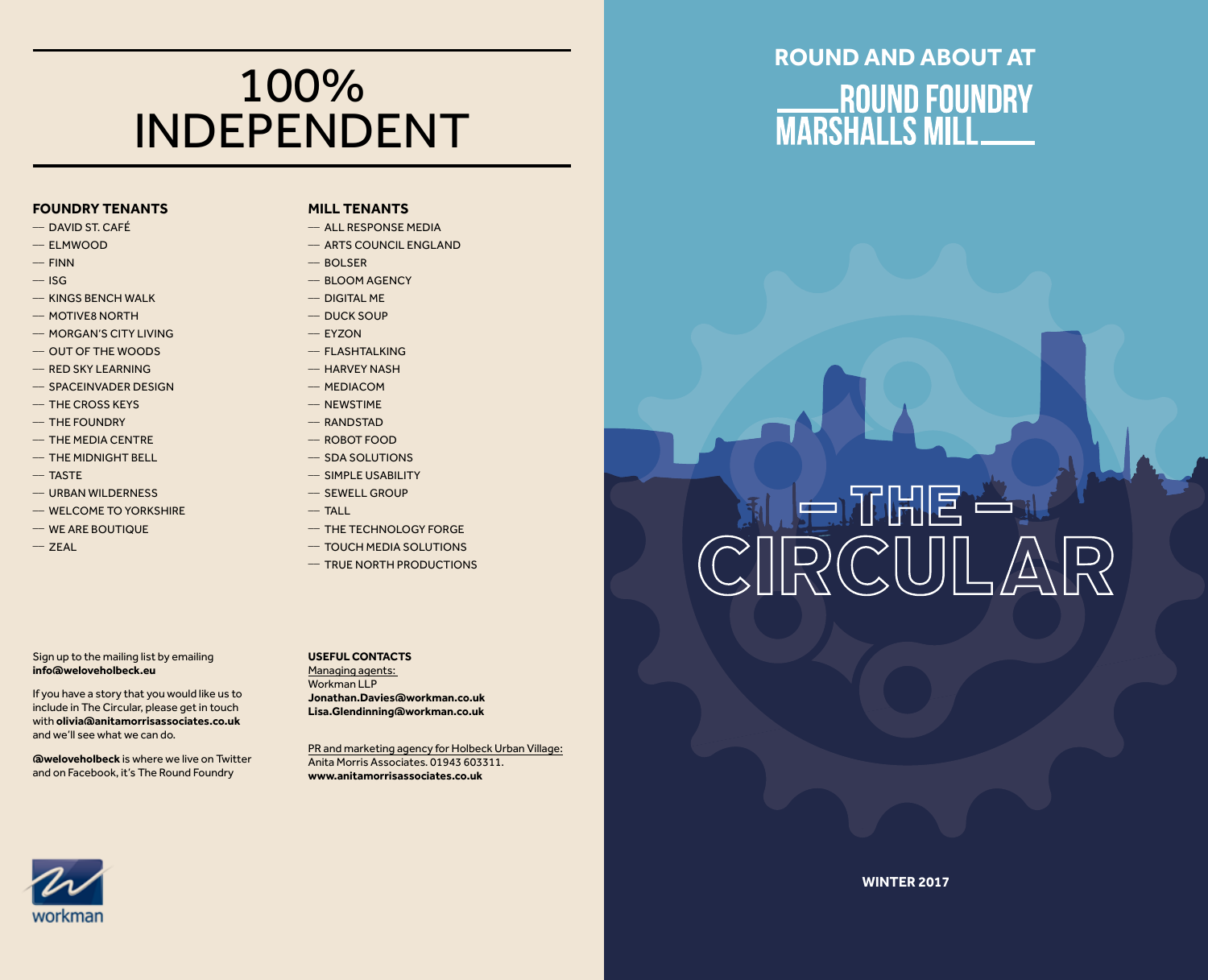## **WINTER WELCOME**

# **ROUND** & About



**Hello, and welcome to The Circular for Autumn/ Winter 2017, an issue that's packed with the latest news and views from our creative corner of Leeds. In this edition we're taking a break from the creative minds and looking into the world of tech and behavioural research, as we chat to SimpleUsability director Guy Redwood.** 

Congratulations are also in order, as our resident restaurateurs, The Foundry Wine Bar, have been included in the Michelin Guide for the twelfth consecutive year. Massive congratulations to Phil, Shaun and the rest of The Foundry team!

We'll hear all about the new tenants in and around the area and some exciting projects that have been taking place in the Round Foundry, including the sparkly new video which has been produced to promote the area.

We'll also head behind the scenes at the newest café on the block, Taste, to meet their new chef Lizzie, who tells us about all the warming winter food they have on offer.

The most wonderful time of the year is just around the corner, and we'll have the latest news on Lisa's annual gift drive for Leeds Women's Aid, as well as some Christmas drinks, which you are of course all invited to. Santa hats are not compulsory but are definitely encouraged!

There's also a packed events calendar, so you can see what's coming up in the next few weeks and over the festive period.

**Enjoy the read!**



#### **INTERIOR DESIGN INVASION GATHERS PACE WITH RALPH CAPPER**

Ralph Capper Interiors is the latest business to make the move across the Pennines into the Round Foundry. Ralph Capper is the North West's leading independent furniture consultancies, and is bringing its 40 years of specialist experience to Leeds, with a new studio and showroom in the Green Sand Foundry alongside fellow interior designers Space Invaders. The move is something of a homecoming for the consultancy's Leeds born and bred director, Emma Bennett.

"My team and I have been delivering projects for an increasing number of Leeds-based clients," she says. "So, it made excellent business sense to introduce a physical base here to expand our offering, and as a result be much more accessible for our Yorkshire clients."

Recent Ralph Capper Interiors projects in the Yorkshire region include the soon to be completed fit-out of the prestigious, high profile Central Square building, as well as working with Leeds United Football Club.



#### **NEW ADDITIONS TO MARSHALL'S MILL AND MARSHALL'S COURT**

Marshall's Mill and Marshall's Court have welcomed two brand new tenants in recent months, adding to the estates diverse network of creative businesses.

DigitalMe, a City & Guilds Group company, has taken up space on the fifth floor of the Mill. The company offers consultancy and technology services.

Duck Soup Films, a recent addition to Marshall's Court from its previous home at Tower Works, is a collaboration between producers Libby Durdy, Bekki Wray-Rogers and Jessica Holyland who, before setting up Duck Soup, were responsible for producing and line producing some of the UK's best TV drama including the multi BAFTA award winning 'This is England' and the International EMMY award winning 'Utopia' series. Since they established in 2015, the Yorkshire-based indie has built a burgeoning slate of bold, authored, scripted content for TV and film. Working with an eclectic and diverse mix of regional, national and international talent, their projects are set to simultaneously excite and challenge, taking global audiences on an entertaining journey exploring contemporary and resonant themes. Earlier this year the company received investment from Fremantle Media, who acquired a 25% stake, allowing them to expand further and appoint Jackie Okwera as Head of Development.

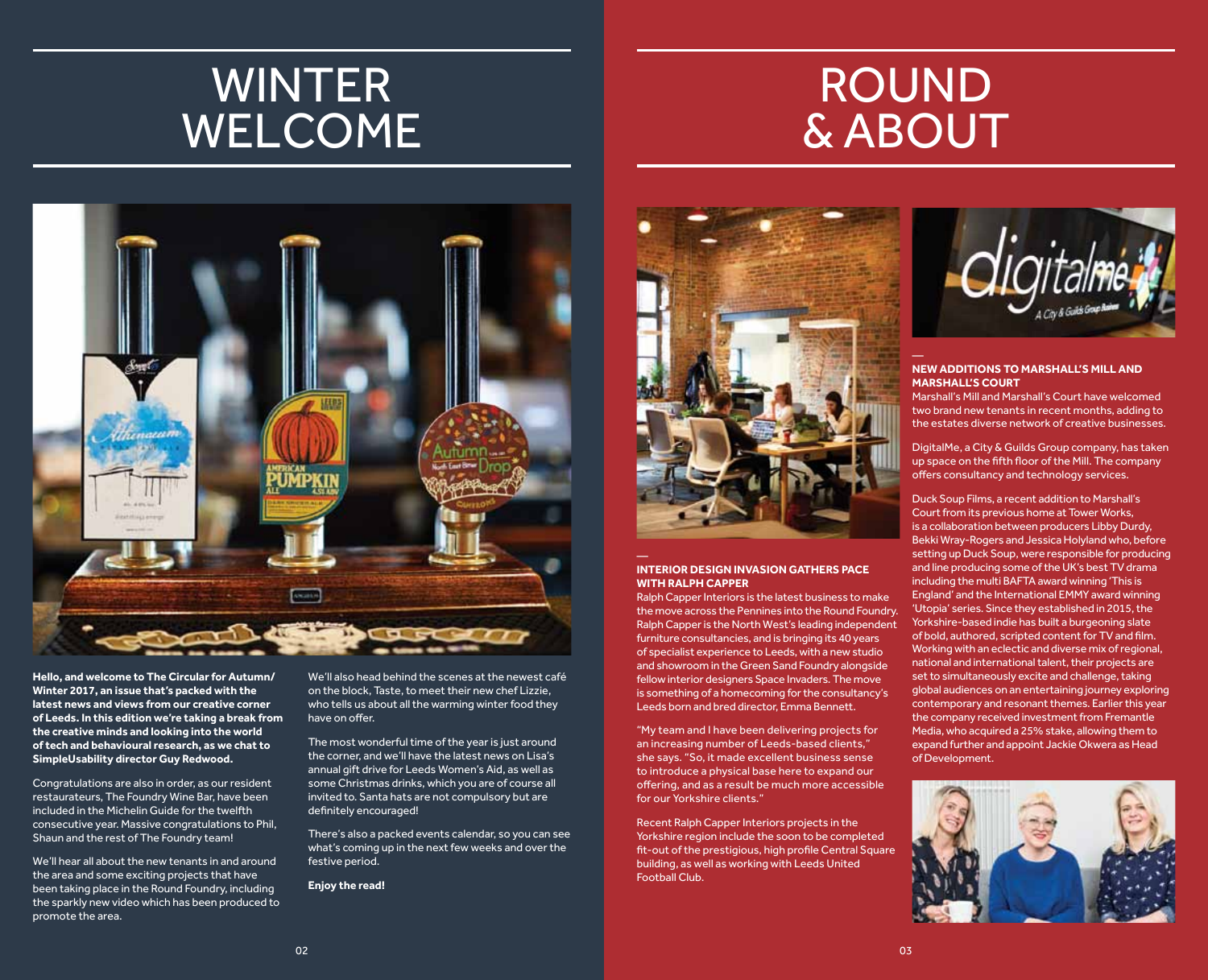### **FROM** THE MILL

## Round **THE FOUNDRY**



#### — **LEEDS WOMEN'S AID NEEDS YOU**

We can't quite believe we're saying it, but it's that time of the year again. Once again Lisa will be rallying together gifts for chosen charity Leeds Women's Aid. All the donated gifts will be used as part of the women's and children's Christmas stockings, as when women arrive at the refuge they usually have very little in the way of possessions and are effectively homeless, making the gifts very much appreciated.

This year, we're looking for general items including women's or children's pyjamas, small toys, slippers and toiletries (not gift boxes) which could be included in Christmas stockings. If you're able to help this worthwhile cause, please leave your donations with Lisa at Marshalls Mill reception before Wednesday 13th December.

**www.womensaid.org.uk**

#### **FOUNDRY FESTIVITIES**

—

We'd love to invite you to ease into the festive season with your work friends and neighbours upstairs at The Cross Keys on Wednesday 6th December from 5-7pm. All tenants are welcome, and the first drink is on the landlord!\*

We'd also like to invite you to join us for mince pies, mulled wine and general festive cheer on Thursday 14th December as we hand over the donated gifts to Leeds Women's Aid. All offices from the estate are more than welcome, and we'll kick off at 12pm in Marshall's Mill reception. Santa hats are not compulsory but are definitely encouraged!

For more info, keep an eye on **www.theroundfoundry.co.uk.**

\*just for tenants.





#### — **THE FOUNDRY WINE BAR MAKES IT A DOZEN YEARS ON THE TROT**

Huge congratulations are in order as The Foundry Wine Bar has made it into the prestigious Michelin Guide for the twelfth consecutive year. Of the ten Leeds restaurants hailed by the famed food and drink bible, The Foundry is the second-longest running restaurant, just behind Brasserie Forty Four. **A huge congratulations to the whole team!**

#### — **THE ROUND FOUNDRY HITS THE BIG SCREEN**

Hermes, the landlord of the Round Foundry estate, has supported the production of a short video to shine a light on the area's fantastic food, drink and creative businesses in the area. Beautifully produced by Leeds-based HR Motion, which also works for BBC Top Gear, Reebok and Empire Magazine, the video shows off the modern creative talents hidden from view in the Mill and Foundry buildings, as well as the life of the pubs, cafes and gym against the city's best heritage architectural backdrop. The video is making waves throughout Leeds; it's currently being used to promote Holbeck on the Leeds Big Screen in Millennium Square until the new year and also features on southbankleeds.co.uk. It features the track 'Balearo' from Leeds-based musician Kloyd (Katie Lloyd), which was released as a single on 30th October.

We'd like to express our sincere thanks to all the businesses and individuals that helped to make the video, whether it be by making an appearance or tidying up offices for filming or just saying 'yes'. You're all fantastic, thank you! To watch the video, visit http://www.theroundfoundry.co.uk/new-shortfilm-shines-light-round-foundry/

#### — **MOTIVE8 EXPAND INTO TRAINING UP & COMING PERSONAL TRAINERS**

Local gym bunnies Motive8 have expanded their business and are now offering training courses for aspiring fitness instructors and personal trainers. Delivered using a blended learning approach, the course allows hopefuls to continue to work whilst studying for either their Level 2 Certificate in Fitness Instructing or Level 3 Certificate in Personal Training. Courses will be delivered at The Edge Gym (Leeds University), with the first course launched in November of this year.

For more information, check out **www.m8north.co.uk**.



The end of summer saw a sad goodbye to Motive8 personal trainer Louis as he moved on to new beginnings, however new personal trainer Emily Forbes has certainly stepped up to the mark and is fast earning a great reputation as she puts her classes and clients through their paces!

The team at Motive8 clearly don't like sitting on their bums; when they're not training clients, they tend to spend their time studying. Alex is currently studying for his UKSCA Strength & Conditioning Accreditation, Kate has recently signed up for a Sports Massage Therapist Course and Ieuan is about to complete his PhD! All in all, a busy few months in Holbeck's most energetic hotspot.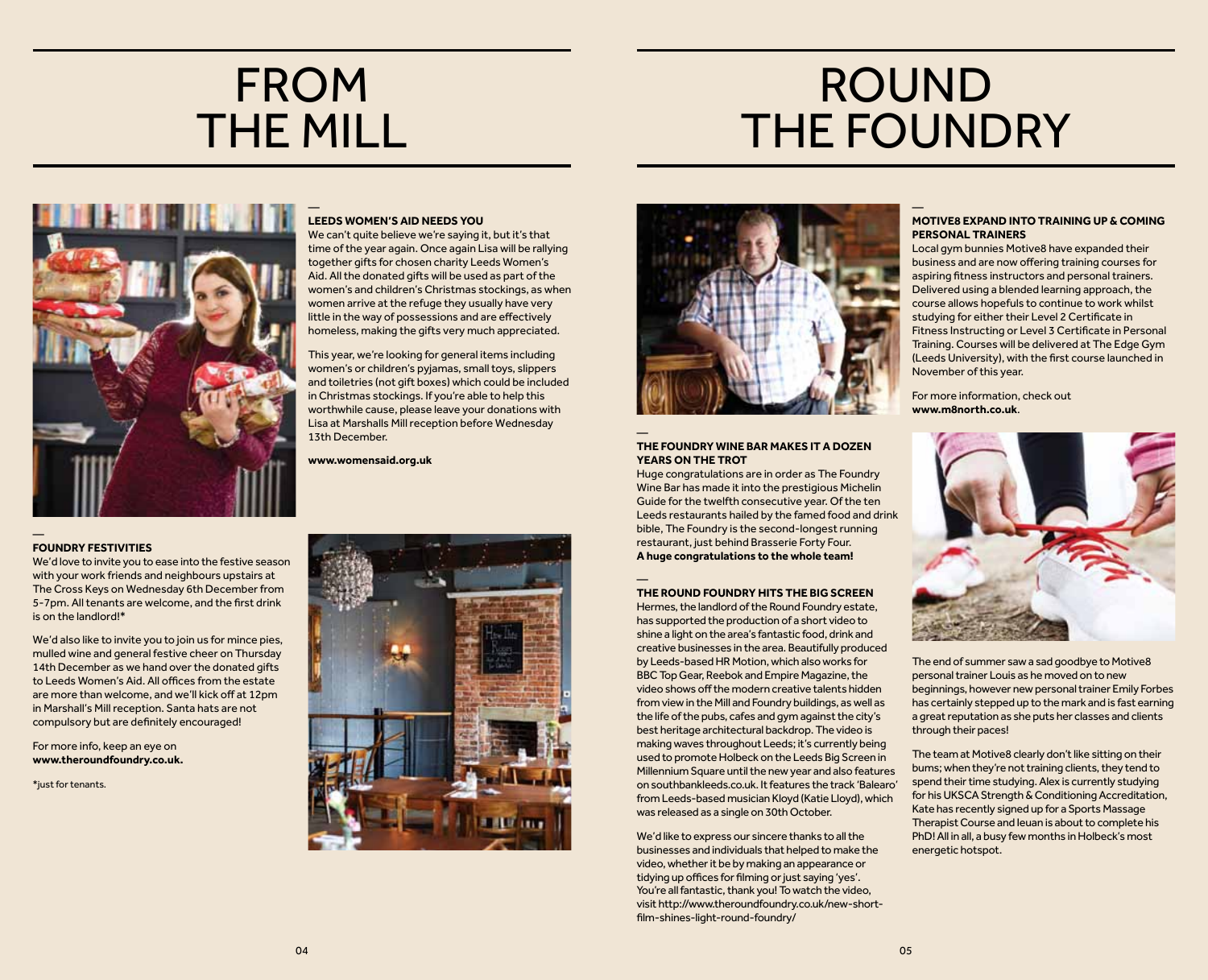## Have you **MET LIZZIE?**

### **GET TO KNOW THE CHEF AT TASTE...**

You may have noticed that Taste in Saw Mill Yard has been serving up a variety of new specials, hot food and soups lately. Served every day to eat in or takeaway, Taste now offers regularly changing meat and vegetarian taste pots that are sure to fill you up and leave you warm inside, particularly as we move into the colder months, and it's all thanks to the wonderful new chef, Lizzie.

And whilst she might be happy to go unrecognised and hide away in the kitchen, we thought it would be nice for you to get to know her a little bit and find out what makes her tick – and of course, what she's looking forward to making for the residents of Holbeck Urban Village!





#### **We spoke to Lizzie and asked her some burning questions:**

### **HOW LONG HAVE YOU WORKED WITH FOOD?**

10 years. I started working in a bar and one night they were short-staffed in the kitchen and I was drafted in to help out – and I've been doing it ever since! I'm obsessed with food, so it really is the perfect job.

#### **WHAT WOULD YOU SAY IS THE MOST IMPORTANT THING WHEN MAKING GOOD FOOD?**

Having a good sense of flavours and what works well together, creativity and trusting your instincts. A good balance of risk-taking and being consistent. Oh, and don't mess with classics!

#### **WHAT ATTRACTED YOU TO** *TASTE* **AND WHAT ARE YOU MOST EXCITED ABOUT TO BE A PART OF IT?**

I love simple food done well. I'm a huge advocate of using local suppliers where possible and I hate frozen food, so you could say it was the perfect marriage.

**WHAT IS YOUR FAVOURITE DISH TO MAKE & WHY?** I make a mean Vietnamese pork curry (you might've tried it; it's been on the menu) and I've recently become obsessed with Chinese food, so at the moment I'd have to say my Shanghai style pork belly. It's a game changer!

#### **WHAT DO YOU ORDER IN A RESTAURANT? AND WHERE'S YOUR FAVOURITE PLACE TO GO IN LEEDS?**

I tend not to order anything that I could make at home, so I'd wouldn't order a steak or a burger. I'd usually go for something a little exotic or obscure – something like lobster perhaps. In terms of places, I love what they're doing with the Swine That Dines at The Greedy Pig, the nose to tail tapas in particular. Oh, and The Reliance of course.

#### **WHAT DO YOU LIKE MOST ABOUT HOLBECK URBAN VILLAGE?**

I love the history of the area, the industrial aesthetic and how the old buildings are being reused and not just turned into apartments. There's some great places to eat and drink and there seems to be a real sense of community which is great.

#### **WHAT ARE YOU LOOKING FORWARD TO MAKING FOR YOUR CUSTOMERS?**

The breakfast offering is about to have a bit of a shake up. I'll be making homemade smokey baked beans which will become part of a breakfast taste pot, and for those feeling a little bit more adventurous I'll also be making shakshuka, which is my favourite.

I'm looking forward to making some good, hearty comfort food for the winter months too when all you want is a big bowl of something warm and delicious. We'll also be introducing a new Caribbean wrap to the menu next week, made with jerk chicken and mango chutney. It's amazing!

**Want to know what Lizzie is making this week? Make sure you're following Taste on Instagram and Twitter and give us a like on Facebook for the latest daily specials.**

#### **And in other TASTY news…**

Workers in Holbeck Urban Village can now enjoy Taste's fantastic food in the comfort of your own office. The café is offering a corporate catering service which supplies delicious sandwiches, soups, cakes and desserts, and they'll even deliver it straight to your office door. The café, based in Saw Mill Yard, is also going to be available to hire to Holbeck businesses for any work-based events.





Any companies interested in hiring the space should pop in and speak to a member of the team or email **hello@taste-yorkshire.com**.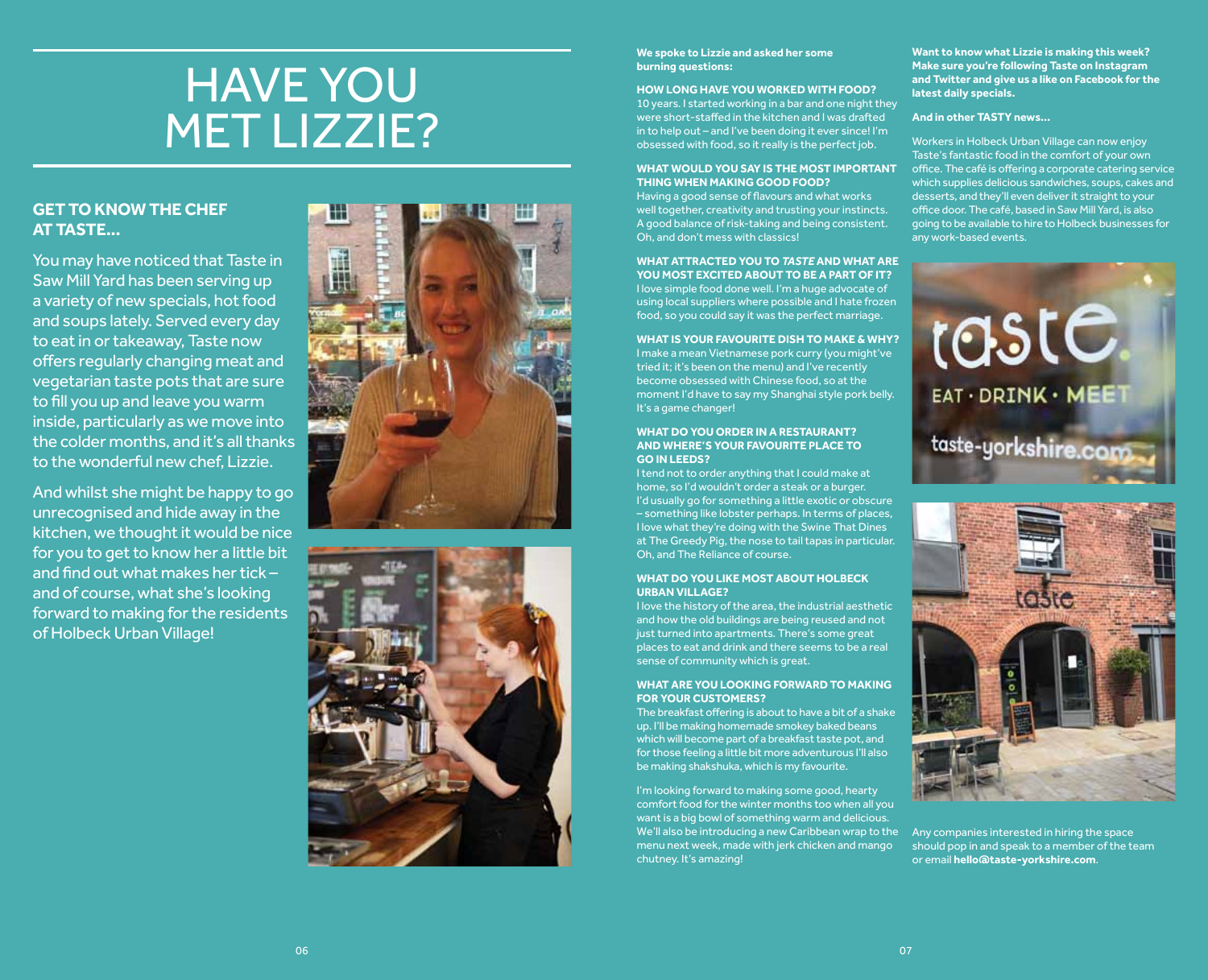### **SIMPLICITY** is key



Marshall's Mill is known to many as the most creative corner of Leeds, but it's not just the creative businesses that are making waves in the former flax mill. We spoke to Guy Redwood, founder and director of SimpleUsability by day and race car driver by night, to find out how the company has managed to stay at the top of its game as one of the leading behavioural research agencies in the UK.

#### **TELL US IN YOUR OWN WORDS, WHAT THE BUSINESS IS AND WHO ARE YOUR CLIENTS?**

Founded in 2001 in York, we're a behavioural research consultancy primarily focused on delivering services for UX (User Experience) teams. In essence, we help brands make their apps, websites and marketing more effective and easier to use. We have a client list to die for and mainly work direct with companies like ASDA, Sky Betting & Gaming, EE, My Hermes, StepChange, McDonalds, Playtech, Jet2.com, Skipton Building Society, Morrisons, First Direct. We also rent out our research facilities and will recruit participants for research under the brand of Research Helper.

#### **WHERE WERE YOU LOCATED BEFORE MARSHALL'S MILL?**

We've been at Marshall's Mill for four years. Before that, we had become the largest tenant in the Round Foundry Media Centre.

#### **WHY DID YOU CHOOSE TO LOCATE SIMPLEUSABILITY IN MARSHALL'S MILL?**

We need to be in the city centre to make it easy for the participants that take part in the research to find us – by car, on foot or public transport. We were able to do a complete custom build on the first floor, to a high specification, at the same time the landlord was upgrading the space. This made it cost effective for us and the building has a lot of character. The builders had done a number of fit-outs already in the mill, so it was no surprise that the final bill on completion, for our three research suites and offices came in on budget.

I'm a huge fan of the Holbeck Urban Village as it attracts an intoxicating mix of successful agencies – small and large. It provides an environment for some great conversations with those agencies and businesses and our clients and prospects are hugely impressed by both our offices and the surrounding area. I've previously worked on science parks where companies are just chugging along – Holbeck is different – there's so much energy, it's really infectious.

**HOW MANY STAFF DO YOU EMPLOY CURRENTLY?** There's 15 people in the team.

#### **YOU MENTIONED THAT SIMPLEUSABILITY HAS EXPANDED A COUPLE OF TIMES WITHIN HOLBECK URBAN VILLAGE – WHAT WAS THE REASON FOR YOUR MOST RECENT EXPANSION?** Since being in the mill, we have doubled the number of clients each year. Organisations now recognise the importance of UX research, so demand for our services continues to increase. We have always invested in training for our team, alongside the use

of some pretty cool technology, like eye tracking. We also have an increase in the number of customers commissioning sustained research programmes, lasting 12 months and more.

#### **CAN YOU TELL US ABOUT TWO OR THREE PROJECTS OR CLIENTS YOU ARE CURRENTLY WORKING ON?**

Playtech is the largest gaming software company in the world – so we have a wide range of projects looking at improving the user experience for people playing everything from bingo to betting on football. We will be presenting a few case studies at the world's leading gaming conference in London in February, Playtech are hugely proud of the work we've done.

We are working with the people behind the global standard for barcodes, GS1, on a new standard for optimising FMCG product images for display on mobile phones. We joined an international team of retailers and brands for a kick off meeting in Brussels in October with the aim to establish a global standard in 2018 that makes the grocery shopping experience better on your iPhone. We have a huge amount of experience of how people shop for grocery online and hence our involvement in this.

We have also just been awarded a 12-month contract for the supply of research participants for a government department, allowing their internal teams to conduct their own research with members of the public that we will find for them. Supply of services to the government under the G-Cloud initiative has been slow to leverage, but we're now seeing some large opportunities coming through.

#### **IT ALL SOUNDS REALLY EXCITING! ARE THERE ANY NEW APPOINTMENTS OR NEW HIRES IN THE PIPELINE?**

We have a few experienced people joining us soon, bringing expertise from a variety of sectors.



*And while we're at it…* The four latest additions to the SimpleUsability team – **Joe**, **Natalie**, **Alana** and **Rachel** – speak about why they were so keen to work at the company.

**JOE** "The reason I chose SimpleUsability is because I wanted to learn more about users and user research, and there's no better place to do that than here."

**NATALIE** "I first became interested in working at SimpleUsability when they visited my University and showcased some of the technology that they use. It seemed like a really cool place to work, so when I found out they were taking applications I jumped at the opportunity!"

**ALANA** "The work is really varied, and that's something that's really important to me. I come in to work every day not knowing what I'm going to be faced with – but I really like that, it keeps it interesting. We work in an amazing space too."

**RACHEL** "It's not your typical office set up and your typical office environment. SimpleUsability is fun, light and bright, and I work with a really creative group of people."